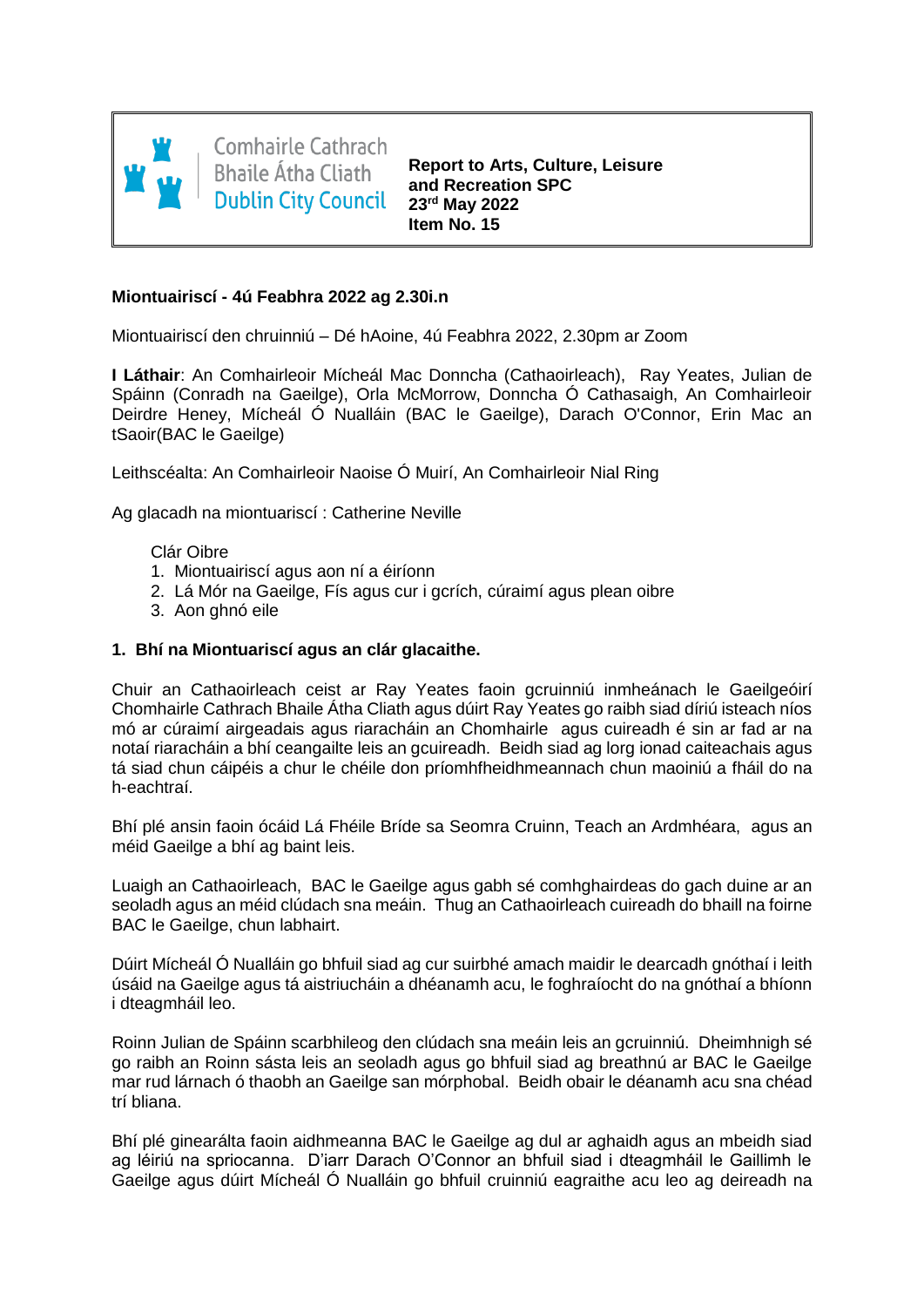míosa. D'iarr an Comhairleoir Heney an raibh BAC le Gaeilge i dteagmháil le haon gnóthaí lasmuigh de BAC 2 agus BAC 8 agus deimhníodh é go mbeidh siad ag obair le gnóthaí faoin limistéar Chomhairle Cathrach Baile Átha Cliath.

## 2. Lá Mór na Gaeilge – Fís, cur i gcrích, cúraimí agus plean oibre

Labhair Ray Yeates faoin fhís do Lá Mór na Gaeilge. Dúirt sé go bhfuil cúpla rogha ann. Is féidir linn Lá Clainne i gCearnog Mhuirfean a eagrú agus ceolchoirm san oiche? Is féidir linn an dea-shampla an Oíche Chultúir a úsáid, trí cúpla imeacht a eagrú muid féin agus eagraíochtaí eile a spreagadh lena n-imeachtaí féin a chur ar siúl nó oibrigh i gcomhpháirtíocht le duine éigin a bheadh fostaithe chun an eachtra a stiúradh, cosúil leis an Féile Litríochta. Mhol Ray Yeats, nach mór dúinn é a phlé, an buiséad a bheith ar fáil agus cinneadh a dhéanamh maidir le cé a bheadh i bhfeighil. Mhol Ray Yeats go gcuirfí grúpa oibre ar bun.

Bhí plé gineáralta faoin grúpa oibre agus an ballraíocht an ghrúpa oibre. Aontaíodh go bhféadfaí baill an fhochoiste a áireamh sa ghrúpa oibre. Bhí tuilleadh plé faoin lá is fearr le Lá Mór na Gaeilge - an Satharn nó an Domhnach?

Aontaíodh go n-oibreodh na h-Oifigigh le chéile chun duine oriúnach a aimsiú chun an tionscadal a stiúradh agus d'iarr Ray Yeates ar Julian, Mícheál agus Erin chun roinnt ainmeacha a roinnt leis chun bheith in ann duine éigin a fhostú go tapaidh.

## 3. Aon ghnó eile

Bhí plé faoin Plean Forbartha. Dheimhnigh an Cathaoirleach go mbeidh seans ag na Comhairleoiri chun moltaí a chur isteach fós.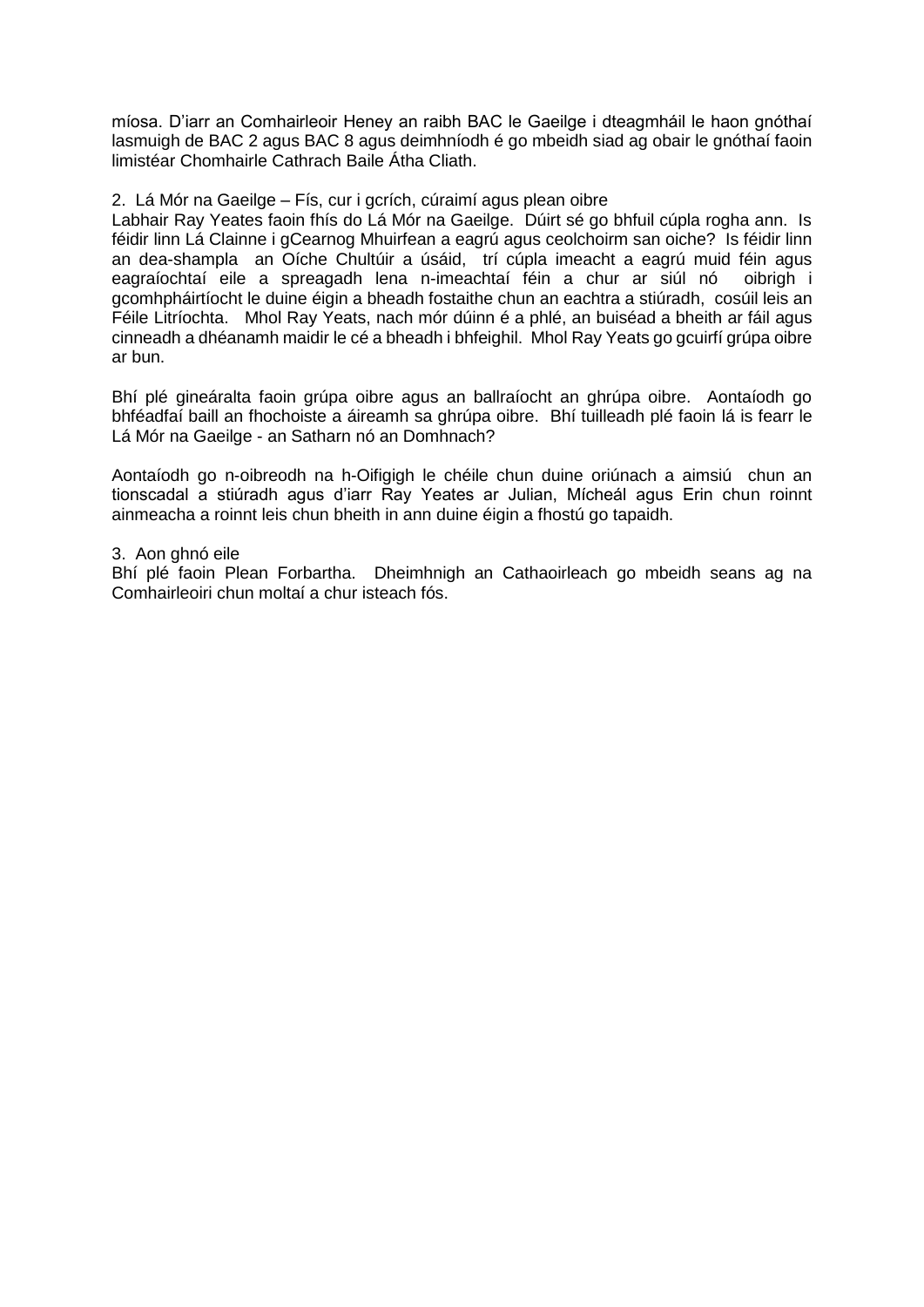## **Minutes - 4th February 2022 at 2.30pm**

Minutes of the meeting - Friday 4th February 2022 at 2.30pm on Zoom

**Present**: An Comhairleoir Mícheál Mac Donncha (Cathaoirleach), Ray Yeates, Julian de Spáinn (Conradh na Gaeilge), Orla McMorrow, Donncha Ó Cathasaigh, An Comhairleoir Deirdre Heney, Mícheál Ó Nualláin (BÁC le Gaeilge), Darach O'Connor, Erin Mac an tSaoir (BÁC le Gaeilge)

**Excused**: An Comhairleoir Naoise Ó Muirí, An Comhairleoir Nial Ring

Taking minutes : Catherine Neville

#### **Agenda**

- 1. Minutes and matters arising
- 2. Lá Mór na Gaeilge, Vision and Purpose, responsibilites and work plan
- 3. AOB
- **1.** The minutes and agenda were agreed

The Chair looked for an update from Ray Yeates regarding the internal meeting with DCC Gaeilgeóirí and Ray Yeates said that they were working at this point on the administration and financial responsibilities which was listed on the administration notes attached to the meeting invitation. They will be looking for a cost centre and they are about to compile a document for the Chief Executive in order to obtain funding for events

There was a discussion regarding the St Brigid's Day event in the Round Room, Mansion House and Irish events included.

The Chair mentioned BÁC le Gaeilge and he congratulated everyone on the launch as well as the amount of coverage in the media. The Chair invited members of the BAC le Gaeilge team to speak.

Mícheál Ó Nualláin (BÁC le Gaeilge) said that they are about to send out a survey with regard to the Business outlook on the use of Irish and they have some translation work to do in relation to advertising for businesses that have been in contact with them.

Julian de Spáinn shared a spreadsheet with the meeting detailing media coverage of the launch. He confirmed that the Department were satisfied with the launch and consider BÁC le Gaeilge as central to Irish within the wider public. There will be a lot of work to be done over the next three years**.**

There was a general discussion regarding the aims of BÁC le Gaeilge going forward and they would they be clarifying their goals. Darach O'Connor asked if they have been in touch with Gaillimh le Gaeilge and Micheál Ó Nualláin said that they have organised a meeting at the end of the month. Cllr Heney asked if BÁC le Gaeilge had been in contact with any businesses outside of Dublin 2 and Dublin 8 and it was confirmed that they would be working with businesses within the Dublin City Council boundaries.

#### 2. **Lá Mór na Gaeilge - Vision, purposes, responsibilites and work plan**

Ray Yeates spoke about the vision for Lá Mor na Gaeilge. He listed the options. A Family Day can be organised in Merrion Square and a concert in the evening. The Culture Night model could be adopted in putting on a few events and encouraging others to organise their own events or work in co-operation with a person contracted to run the event, as in the case